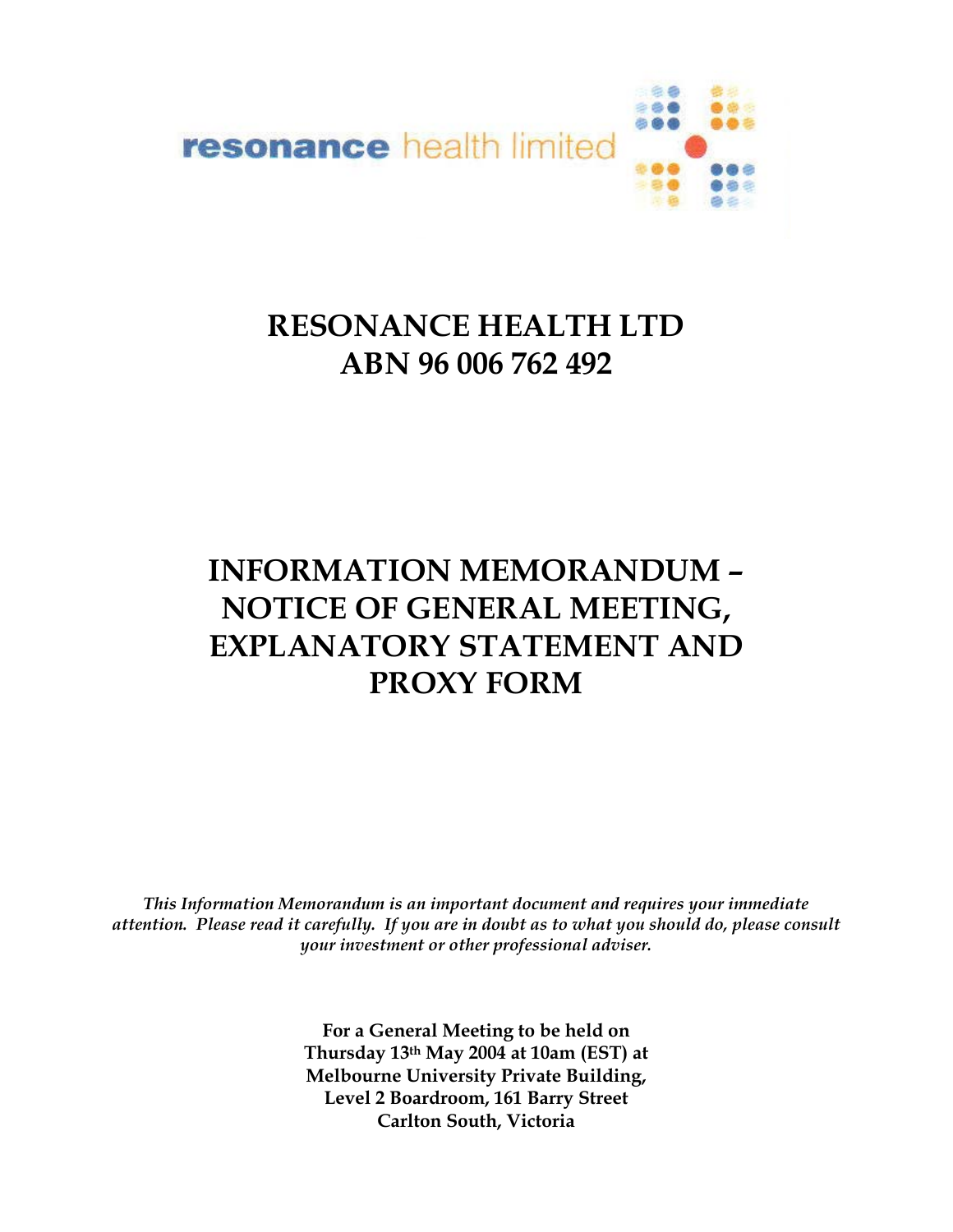# **INFORMATION MEMORANDUM CONTENTS PAGE**

| Notice of General Meeting (setting out the proposed resolutions)   |    |
|--------------------------------------------------------------------|----|
| <b>Explanatory Statement (explaining the proposed resolutions)</b> | h  |
| Glossary                                                           | 13 |

**PAGE**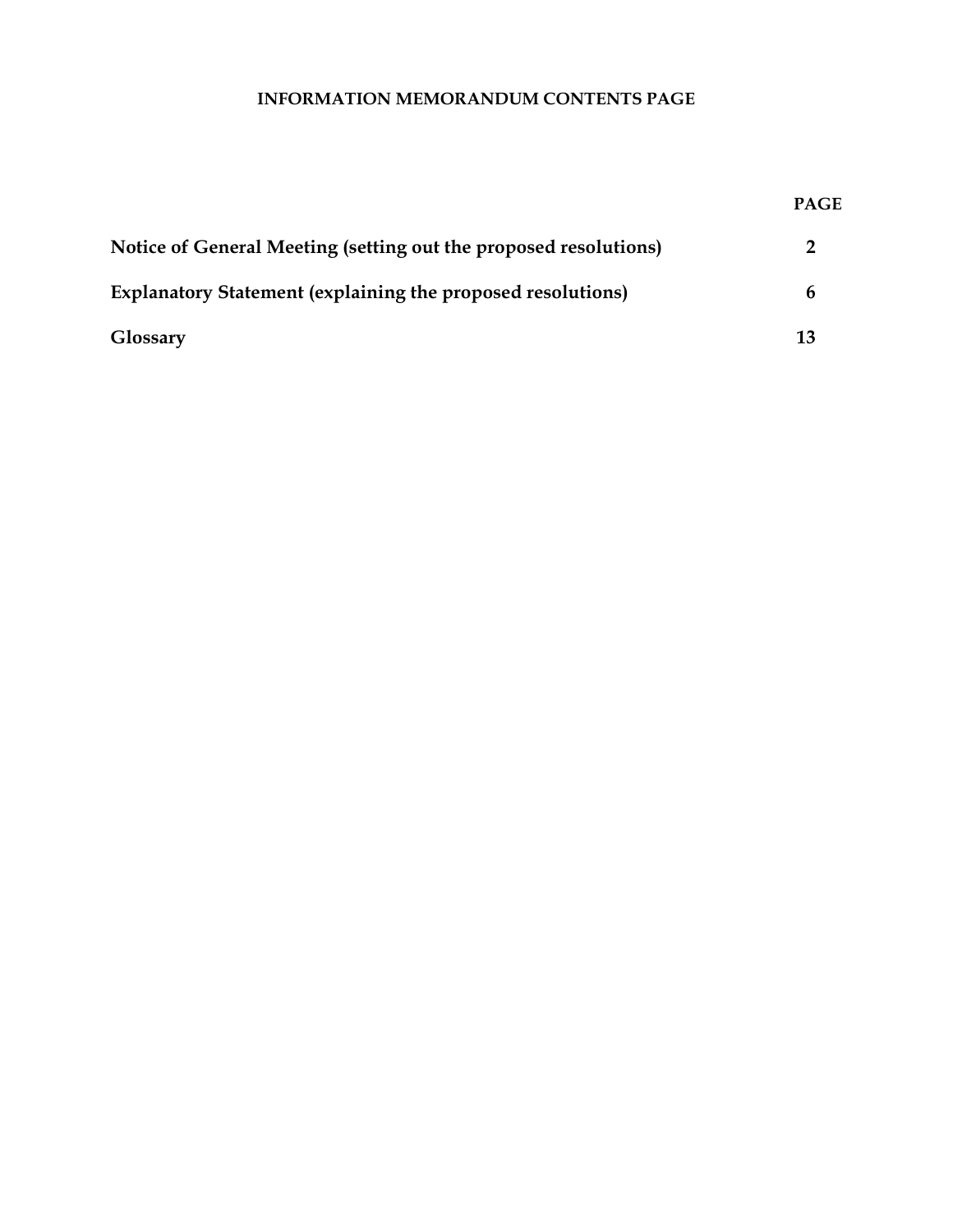# **TIME AND PLACE OF MEETING AND HOW TO VOTE**

#### **Venue**

A general meeting of the shareholders of Resonance Health Ltd will be held at:

# **Melbourne University Private Building Level 2 Boardroom, 161 Barry Street Carlton South, Victoria**

#### **Commencing 10am (EST) on Thursday, 13th May 2004**

#### **How to Vote**

The business of the meeting affects your shareholding and your vote is important. Please take action by voting in person (or authorised representative) or by proxy.

#### **Voting in Person**

To vote in person, attend the meeting on the date and at the place set out above. The meeting will commence at 10 am (EST).

#### **Voting by Proxy**

To vote by proxy, please complete and sign the proxy from enclosed with this Memorandum as soon as possible and either:

- send the proxy form by facsimile to the Company on facsimile number (08) 9389 5944 (International: + 61 8 9389 5944); or
- deliver the proxy form to the Company's registered office at Suite 1, 117 Stirling Highway, Nedlands, Western Australia,

so that it is received not later than 5pm (WST) on 10<sup>th</sup> May 2004. Proxy forms received later than this time will be invalid.

#### **Your proxy form is enclosed at the end of this Memorandum.**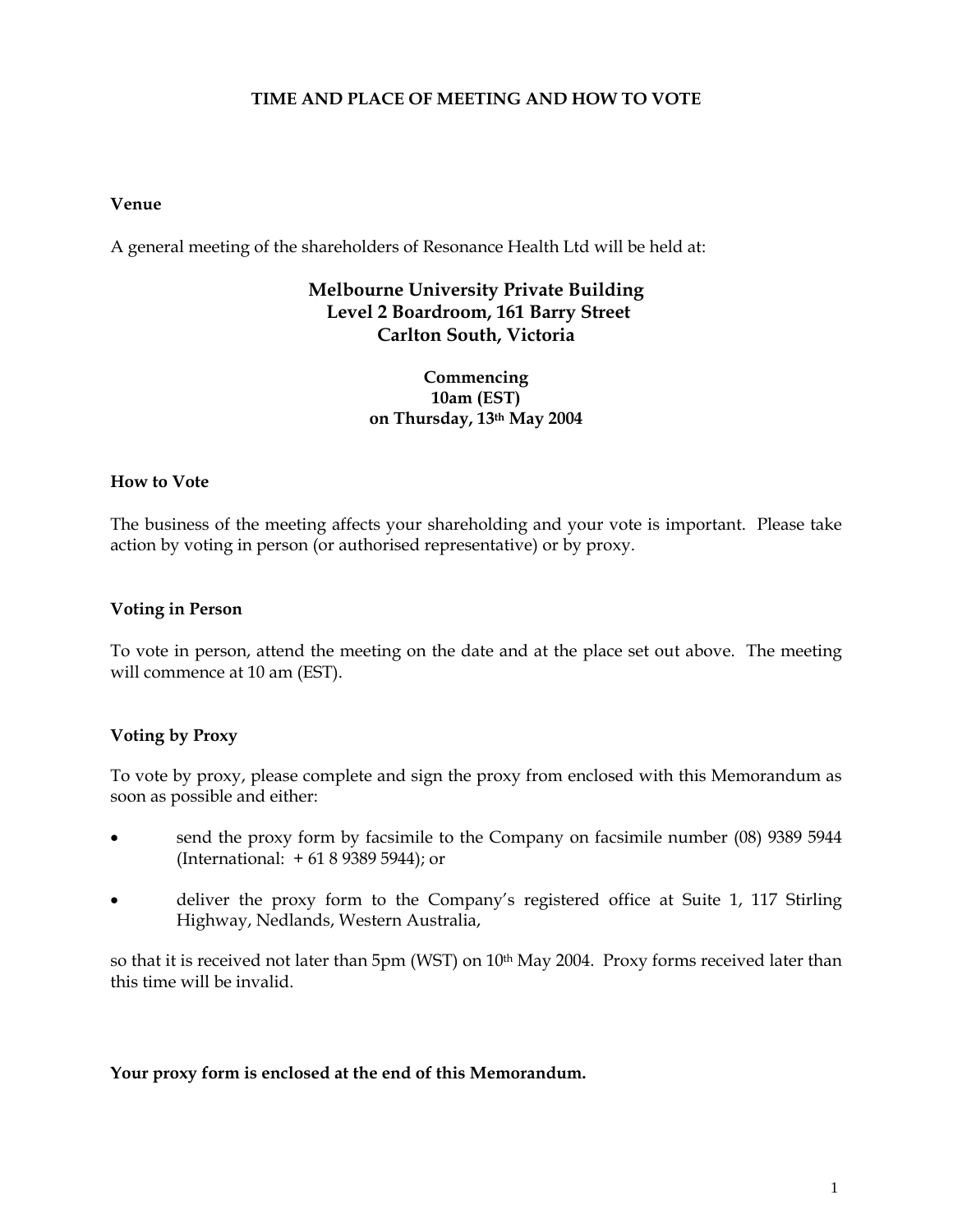#### **RESONANCE HEALTH LTD ABN 96 006 762 492**

#### **NOTICE OF GENERAL MEETING**

Notice is given that a General Meeting of shareholders of Resonance Health Ltd (**Resonance** or **Company**) will be held at Melbourne University Private Building, Level 2 Boardroom, 161 Barry Street, Carlton South, Victoria, 10am (EST) on Thursday, 13<sup>th</sup> May 2004.

#### **AGENDA**

#### **BUSINESS**

The Explanatory Statement which accompanies and forms part of this Notice describes the matters to be considered as special business and terms used in this Notice have the meaning given to them in the Explanatory Statement.

#### **SPECIAL BUSINESS**

#### **Resolution 1 – Modification of Constitution**

To consider and, if thought fit, to pass, with or without amendment, the following resolution as a **special resolution**:

*"That, for the purposes of Section 136(2) of the Corporations Act and the Company's Constitution and for all other purposes, approval is given for the Company to amend the Company's Constitution as follows:* 

- *(a) by deleting the sentence "Date of Adoption means the date upon which this clause is inserted in this Constitution by special resolution of the members of the Company." from Clause 3.2;*
- *(b) by deleting the words "on or at any time after the Date of Adoption" from the definition of "Minority Member" contained in Clause 3.2;*
- *(c) by deleting Clause 3.17 in its entirety and replacing it with the following Clause:* 
	- *"3.17 Use by Company of Clause 3*

*This clause 3 may only be invoked only once in any twelve month period."; and* 

*(d) by deleting Clause 3.18 in its entirety."* 

**Short Explanation:** Section 136(2) of the Corporations Act provides that a company may only modify or repeal its constitution if it is approved by a special resolution of its shareholders in general meeting.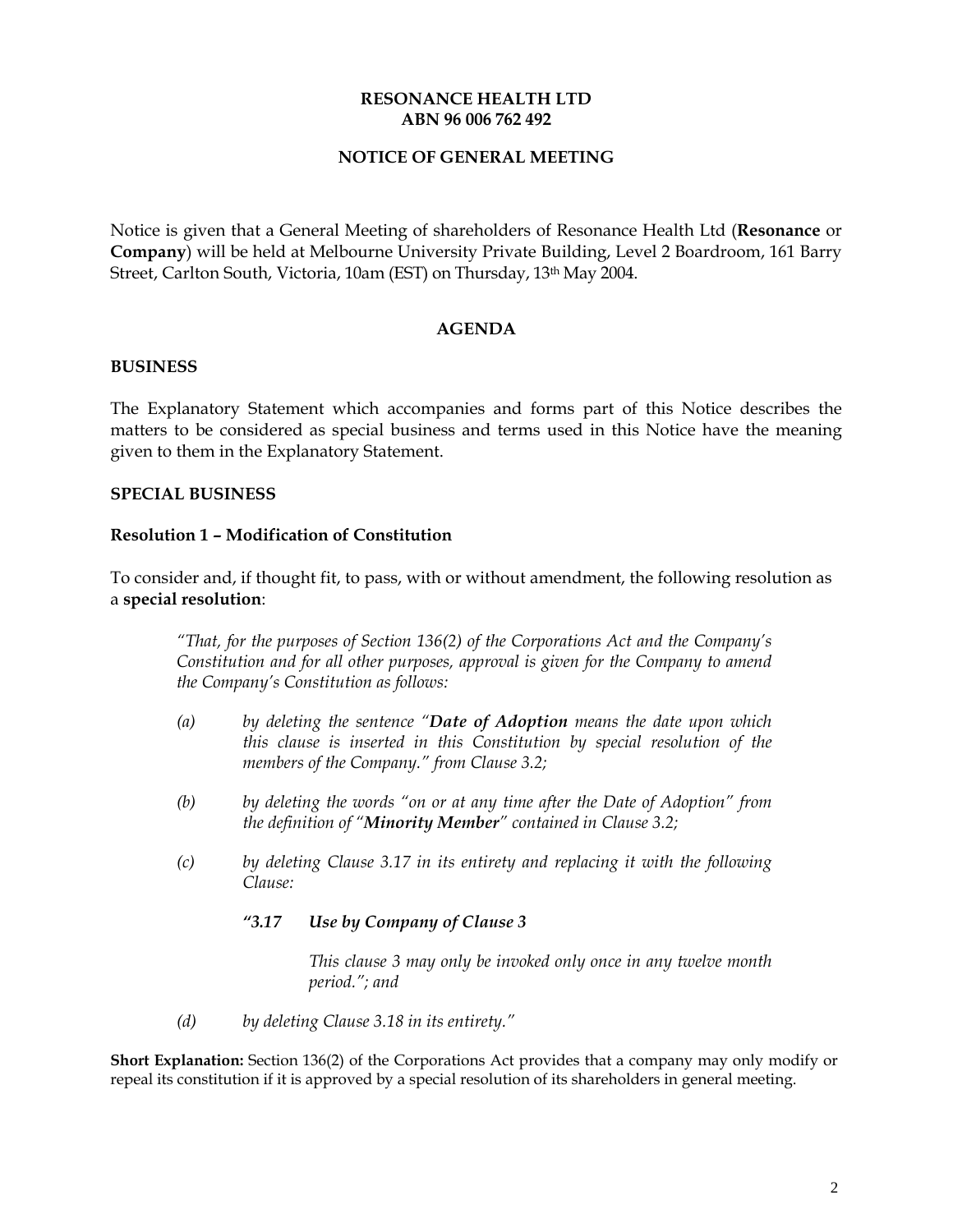#### **Resolution 2 – Grant of Options under Incentive Option Scheme**

To consider and, if thought fit, to pass, with or without amendment, the following resolution as an **ordinary resolution**:

*"That, for the purposes of Listing Rule 7.2 (Exception 9) of the Listing Rules of Australian Stock Exchange Limited and for all other purposes, the Directors are authorised to issue options, each to acquire one (1) fully paid ordinary share in the capital of the Company, pursuant to an incentive option scheme known as the "Resonance Health Ltd Incentive Option Scheme" (Scheme) upon and subject to the terms and conditions of the Scheme, a summary of which is included in the Explanatory Statement accompanying this Notice."* 

**Short Explanation**: These options are designed to be an incentive to key people who assist in the successful development and operation of the Company. Refer to the Explanatory Statement for further details.

**Voting Exclusion**: The Company will disregard any votes cast on this resolution by the directors of the Company (except those who are ineligible to participate in the Scheme), and any of their associates.

#### **Resolution 3 – Grant of Director Options to Mr Anthony Fitzgerald**

To consider and, if thought fit, to pass, with or without amendment, the following resolution as an **ordinary resolution**:

*"That, for the purposes of Listing Rule 10.11 of the Listing Rules of Australian Stock Exchange Limited, Section 208 of the Corporations Act and for all other purposes, approval is given for the Company to grant 1,000,000 Director Options, each to acquire one (1) fully paid ordinary share in the capital of the Company, to Mr Anthony Fitzgerald (or his nominee) on the terms and conditions set out in the Explanatory Statement accompanying this Notice."* 

**Short Explanation**: Under the ASX Listing Rules and the Corporations Act, an issue of securities to a director requires prior shareholder approval. Anthony Fitzgerald is a director of the Company. For the purposes of ASX Listing Rule 10.11 and Section 208 of the Corporations Act, shareholder approval is being sought to allow Anthony Fitzgerald (or his nominee) to be issued securities in the Company.

**Voting Exclusion**: The Company will disregard any votes cast on this resolution by Anthony Fitzgerald and any of his associates.

#### **Resolution 4 – Grant of Director Options to Mr Michael Wooldridge**

To consider and, if thought fit, to pass, with or without amendment, the following resolution as an **ordinary resolution**:

*"That, for the purposes of Listing Rule 10.11 of the Listing Rules of Australian Stock Exchange Limited, Section 208 of the Corporations Act and for all other purposes, approval is given for the Company to grant 650,000 Director Options, each to acquire one (1) fully paid ordinary share in the capital of the Company, to Mr Michael Wooldridge (or his nominee) on the terms and conditions set out in the Explanatory Statement accompanying this Notice."*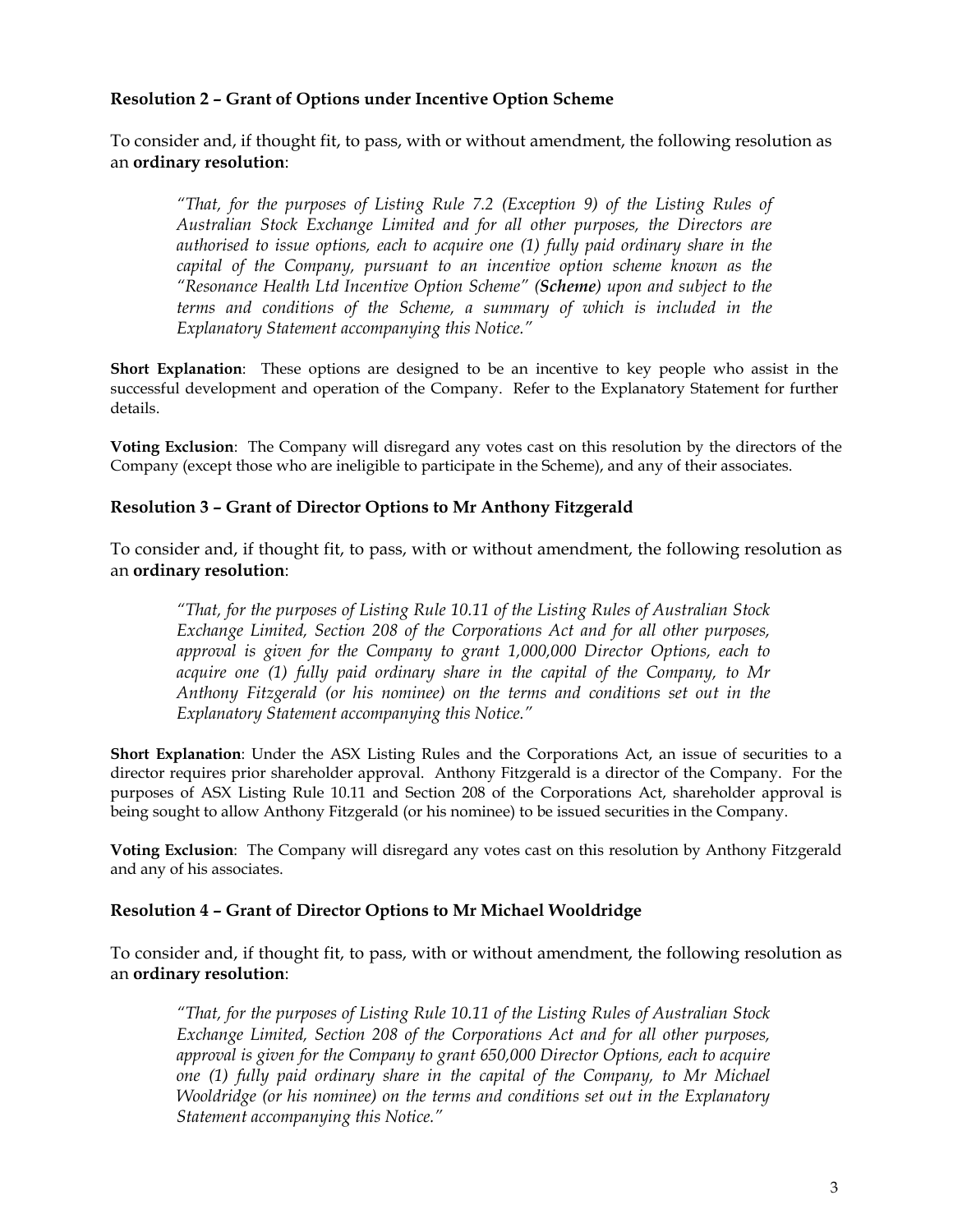**Short Explanation**: Under the ASX Listing Rules and the Corporations Act, an issue of securities to a director requires prior shareholder approval. Michael Wooldridge is a director of the Company. For the purposes of ASX Listing Rule 10.11 and Section 208 of the Corporations Act, shareholder approval is being sought to allow Michael Wooldridge (or his nominee) to be issued securities in the Company.

**Voting Exclusion**: The Company will disregard any votes cast on this resolution by Michael Wooldridge and any of his associates.

#### **Resolution 5 – Grant of Director Options to Mr Andrew Walker**

To consider and, if thought fit, to pass, with or without amendment, the following resolution as an **ordinary resolution**:

*"That, for the purposes of Listing Rule 10.11 of the Listing Rules of Australian Stock Exchange Limited, Section 208 of the Corporations Act and for all other purposes, approval is given for the Company to grant 300,000 Director Options, each to acquire one (1) fully paid ordinary share in the capital of the Company, to Mr Andrew Walker (or his nominee) on the terms and conditions set out in the Explanatory Statement accompanying this Notice."* 

**Short Explanation**: Under the ASX Listing Rules and the Corporations Act, an issue of securities to a director requires prior shareholder approval. Andrew Walker is a director of the Company. For the purposes of ASX Listing Rule 10.11 and Section 208 of the Corporations Act, shareholder approval is being sought to allow Andrew Walker (or his nominee) to be issued securities in the Company.

**Voting Exclusion**: The Company will disregard any votes cast on this resolution by Andrew Walker and any of his associates.

#### **Resolution 6 – Grant of Director Options to Ms Christine Bennett**

To consider and, if thought fit, to pass, with or without amendment, the following resolution as an **ordinary resolution**:

*"That, for the purposes of Listing Rule 10.11 of the Listing Rules of Australian Stock Exchange Limited, Section 208 of the Corporations Act and for all other purposes, approval is given for the Company to grant 450,000 Director Options, each to acquire one (1) fully paid ordinary share in the capital of the Company, to Ms Christine Bennett (or her nominee) on the terms and conditions set out in the Explanatory Statement accompanying this Notice."* 

**Short Explanation**: Under the ASX Listing Rules and the Corporations Act, an issue of securities to a director requires prior shareholder approval. Christine Bennett is a director of the Company. For the purposes of ASX Listing Rule 10.11 and Section 208 of the Corporations Act, shareholder approval is being sought to allow Christine Bennett (or her nominee) to be issued securities in the Company.

**Voting Exclusion**: The Company will disregard any votes cast on this resolution by Christine Bennett and any of her associates.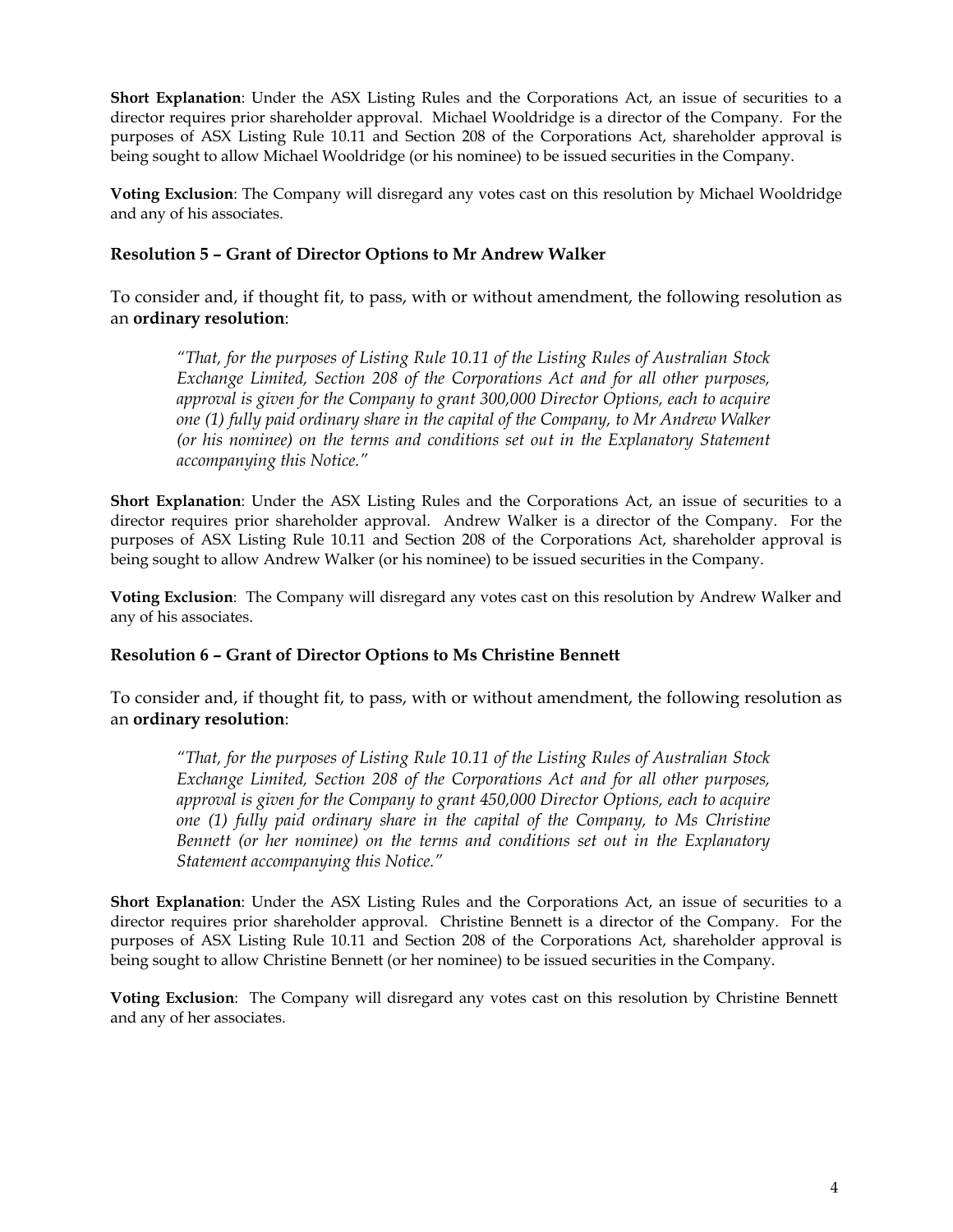#### **DATED THIS 26th DAY OF MARCH 2004**

#### **BY ORDER OF THE BOARD EVAN CROSS COMPANY SECRETARY**

#### **NOTES:**

- 1. A shareholder of the Company entitled to attend and vote is entitled to appoint not more than two proxies. Where more than one proxy is appointed, each proxy must be appointed to represent a specified proportion of the shareholder's voting rights. If the shareholder appoints two proxies and the appointment does not specify this proportion, each proxy may exercise half of the votes. A proxy need not be a shareholder of the Company.
- 2. Where a voting exclusion applies, the Company need not disregard a vote if it is cast by a person as a proxy for a person who is entitled to vote in accordance with the directions on the proxy form or it is cast by the person chairing the meeting as proxy for a person who is entitled to vote, in accordance with a direction on the proxy form to vote as the proxy decides.
- 3. In accordance with Regulation 7.11.37 of the Corporations Act, the Directors have set a date to determine the identity of those entitled to attend and vote at the Meeting. This date is 5pm (WST) on  $10^{th}$  May 2004.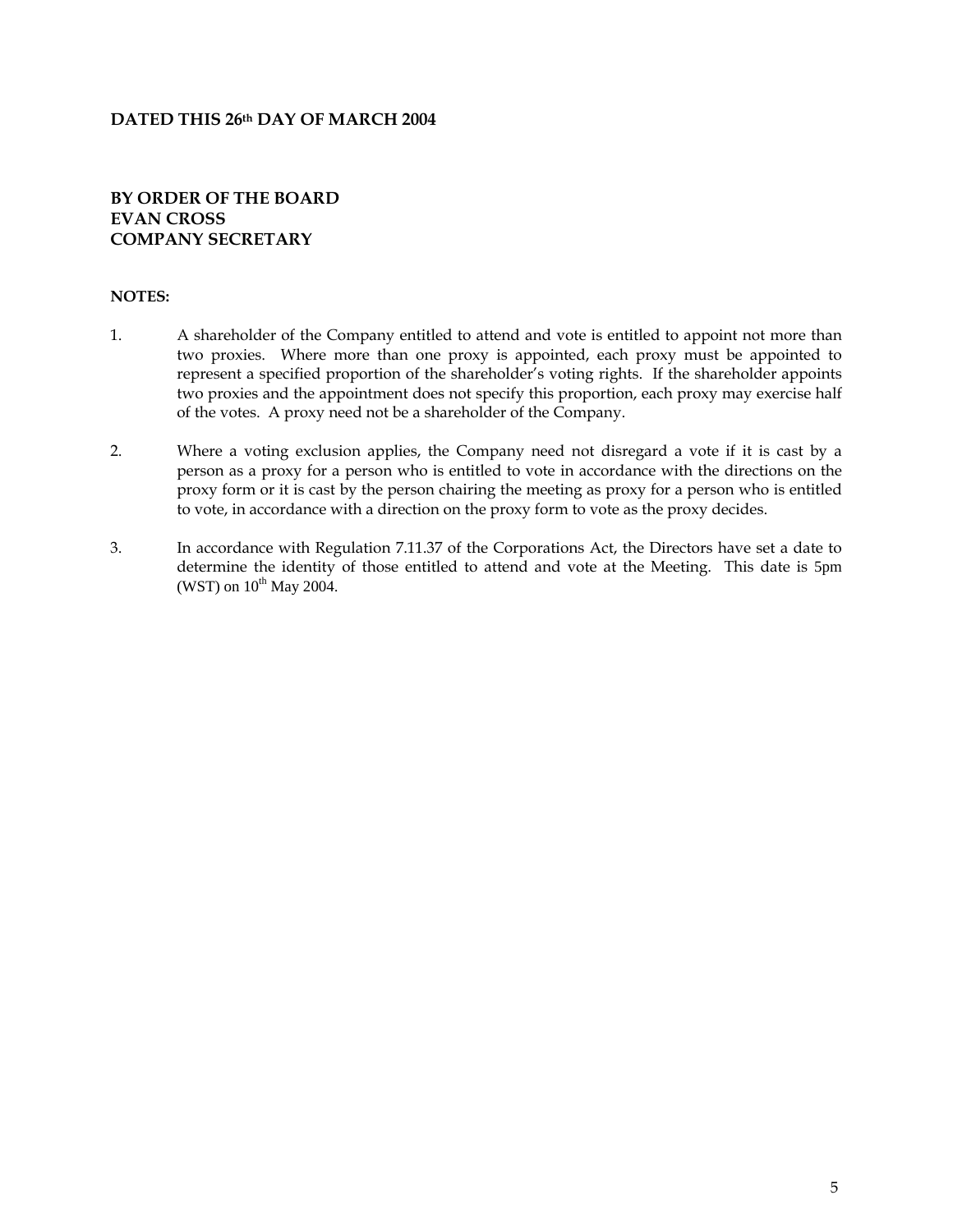## **EXPLANATORY STATEMENT**

This Explanatory Statement and all attachments are important documents. They should be read carefully.

If you have any questions regarding the matters set out in this Explanatory Statement or the preceding Notice, please contact the Company, your stockbroker or other professional adviser.

#### **1. GENERAL INFORMATION**

This Explanatory Statement has been prepared for Shareholders in connection with the General Meeting of the Company to be held on Thursday 13th May 2004.

#### **2. BUSINESS OF THE MEETING**

#### **2.1 Resolution 1 – Modification of Constitution**

Clause 3 of the Constitution currently provides that the shareholding of a member which is less than a "marketable parcel" of Shares (that is, a parcel of Shares of less than \$500) may be sold by the Company and the proceeds remitted to the member, subject to a number of notice requirements and with the costs of sale being borne by the Company. However, Clause 3 only has effect following adoption of the clause by a special resolution of Shareholders (**Date of Adoption**). In addition, Clause 3 ceases to have effect after a period of twelve calendar months following the Date of Adoption.

Accordingly, in order to utilise the procedures under Clause 3, the Directors must seek Shareholder approval by special resolution of the Clause every twelve calendar months.

The procedures under Clause 3 enable the Company to eliminate shareholdings of less than \$500 worth, and the Directors believe that this will allow the Company to save costs associated with printing, share registry and mailing costs as well as save costs associated with the convening of the relevant Shareholders' meeting to obtain approval to adopt Clause 3 every 12 months.

Therefore, in accordance with Section 136(2) of the Corporations Act, the Company seeks Shareholder approval to amend Clause 3 of the Constitution in the manner set out in Resolution 1 to enable the Company to utilise the Clause 3 procedures once in every twelve month period (if deemed necessary by the Directors), without the need to seek Shareholder approval by special resolution of the Clause.

#### **2.2 Resolution 2 – Grant of Options under Incentive Option Scheme**

Resolution 2 seeks the approval of Shareholders for the grant of options pursuant to the "Resonance Health Ltd Incentive Option Scheme" (**Scheme**). The Resolution is placed before Shareholders in accordance with Exception 9 of Listing Rule 7.2.

Shareholders should note that no options have previously been issued under this Scheme and the objective of the Scheme is to attract, motivate and retain key employees.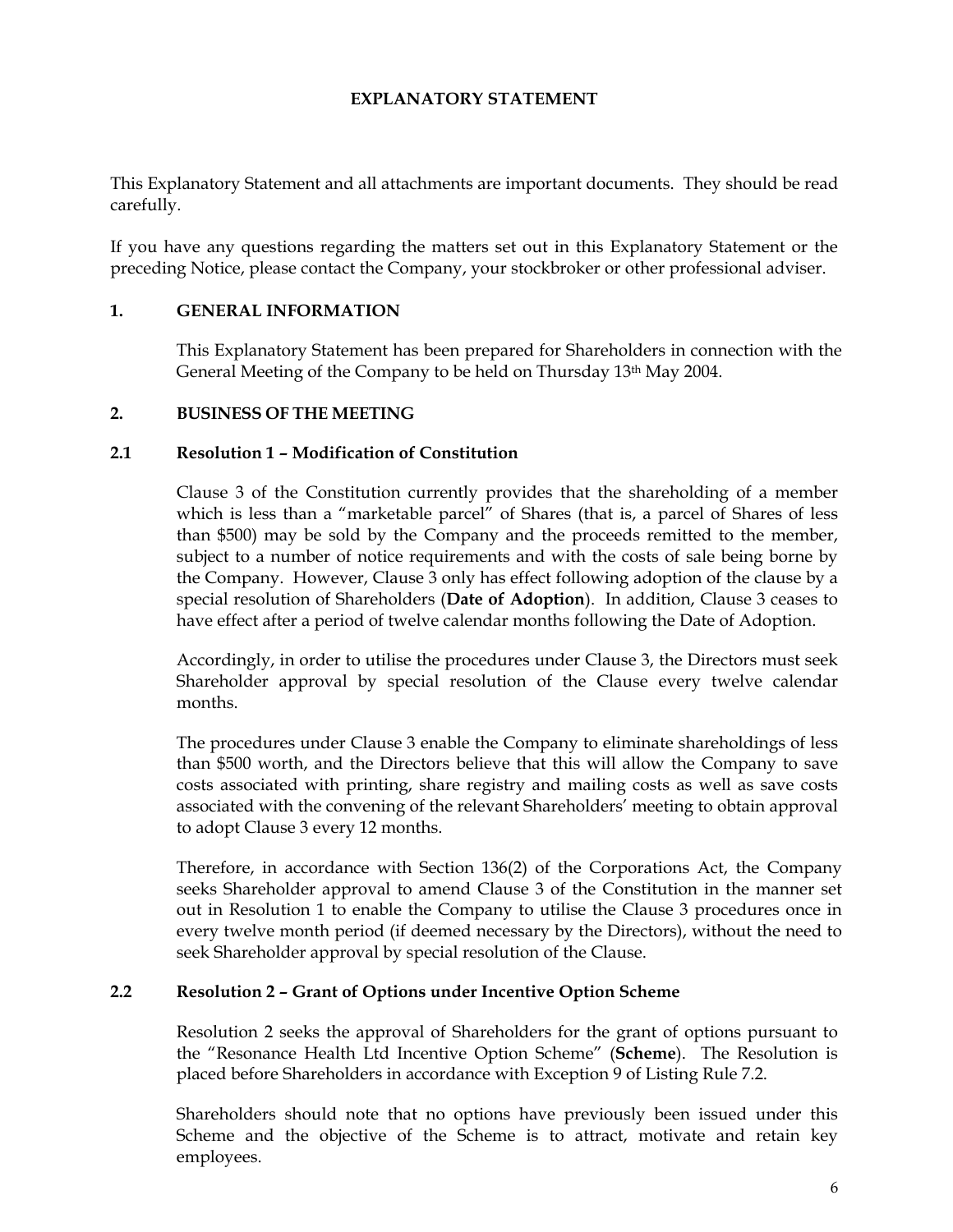It is considered by the Directors that the adoption of the Scheme and the future grant of options under the Scheme will provide select employees with the opportunity to participate in the future growth of the Company.

A summary of the terms and conditions of the Scheme is set out below:

# **Summary of Scheme Terms**

The Scheme is designed to provide employees with an ownership interest in the Company and to provide additional incentives for employees to increase profitability and returns to shareholders.

The summary of the Scheme is set out below for the information of potential investors in the Company. The detailed terms and conditions of the Scheme may be obtained free of charge by contacting the Company.

# *General*

The Directors may, in their absolute discretion offer to grant options to eligible employees under the Scheme.

The options will be granted for no consideration and will carry the right in favour of the option holder to subscribe for one (1) fully paid ordinary share in the capital of the Company.

The options issued pursuant to the Scheme will be exercisable at a price not less than the greater of \$0.20 and the weighted average of the last sale price of the Company shares on ASX at the close of business on each of the 5 business days immediately proceeding the date on which the Directors resolve to issue the options.

# *Eligible Employees*

Full time or part time employees of the Company and its subsidiaries are eligible to participate in the Scheme.

Directors and employees who join the Company or one of its subsidiaries after the date of commencing of the Scheme are also eligible employees.

# *Restrictions*

The options are only exercisable during certain "window periods", the details of which are set out in the Scheme.

ASIC Class Order 03/184 provides that the Company is not required to issue a prospectus for the offer of options to employees under the Scheme provided a number of conditions are satisfied, including without limitation:

(a) the options may not be exercised until the Shares have been quoted on ASX throughout the 12 month period immediately before the exercise of the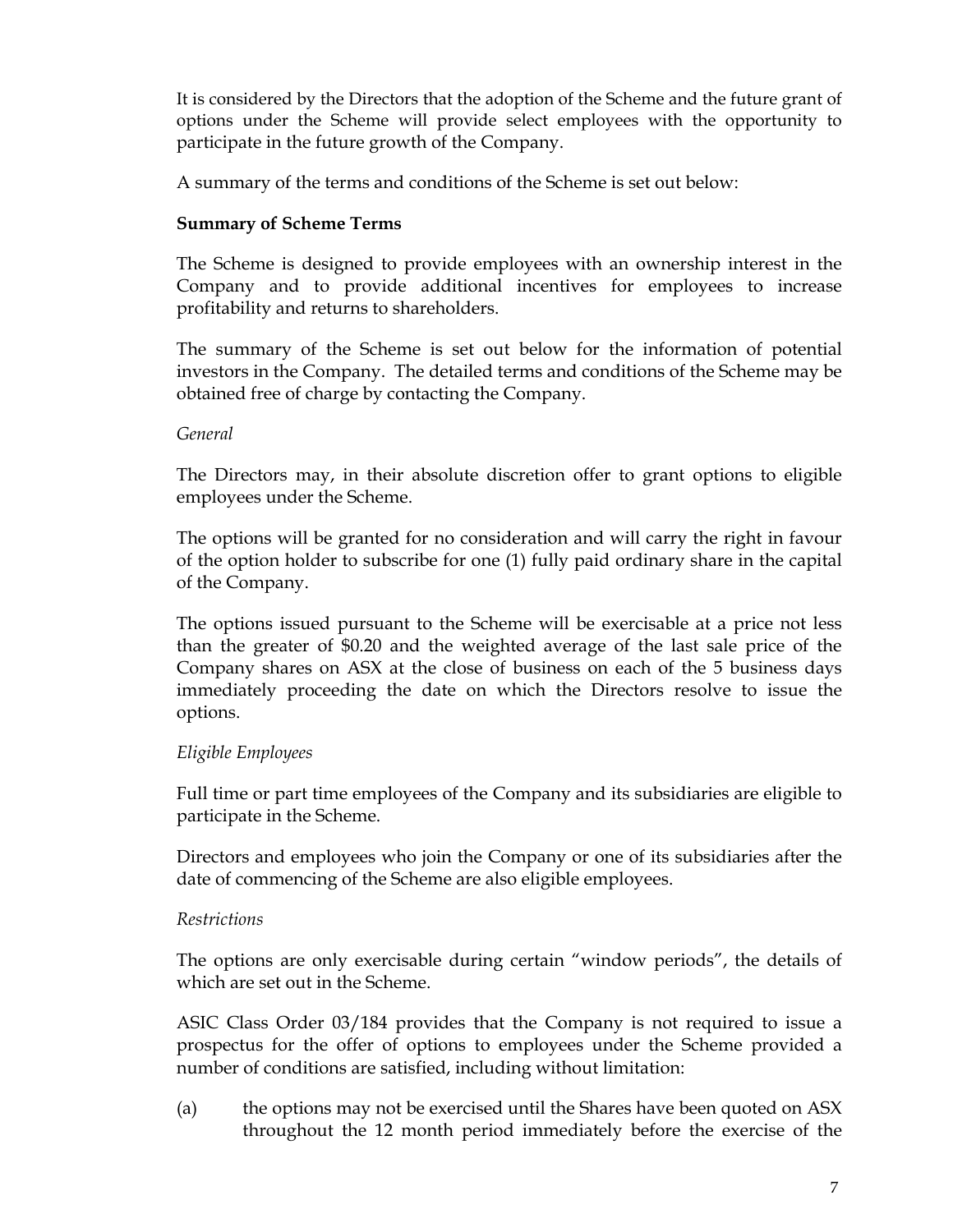option without suspension for more than a total of 2 trading days during that period; and

(b) the total number of Shares that would be issued under the Scheme, were each option granted pursuant to the Scheme exercised, and the number of Shares issued by the Company pursuant to any employee share or option scheme implemented by the Company during the previous 5 years (which there are none) may not exceed 5% of the total number of Shares on issue as at the date any options are offered pursuant to the Scheme.

### **2.3 Resolutions 3, 4, 5 and 6 – Grant of Director Options to Mr Anthony Fitzgerald, Mr Michael Wooldridge, Mr Andrew Walker and Ms Christine Bennett**

Resolutions 3, 4, 5 and 6 seek Shareholder approval for the grant of 1,000,000 Director Options to Mr Anthony Fitzgerald (or his nominee), 650,000 Director Options to Mr Michael Wooldridge (or his nominee), 300,000 Director Options to Mr Andrew Walker (or his nominee) and 450,000 Director Options to Ms Christine Bennett (or her nominee).

The ASX Listing Rules and the Corporations Act set out a number of regulatory requirements which must be satisfied. These are summarised below.

*ASX Listing Rule 10.11* 

ASX Listing Rule 10.11 requires a listed company to obtain shareholder approval by ordinary resolution prior to the issue of securities (including an option) to a related party of the company. If Resolutions 3, 4, 5 and 6 are passed, securities will be issued to Mr Fitzgerald, Mr Wooldridge, Mr Walker and Ms Bennett, each of whom are related parties of the Company due to the fact that they are Directors of the Company. Accordingly, Shareholder approval for the grant of Director Options to Mr Fitzgerald, Mr Wooldridge, Mr Walker and Ms Bennett is required pursuant to ASX Listing Rule 10.11.

Separate approval pursuant to ASX Listing Rule 7.1 is not required in order to grant the Director Options to Mr Fitzgerald, Mr Wooldridge, Mr Walker and Ms Bennett as approval is being obtained under ASX Listing Rule 10.11. Shareholders should note that the grant of Director Options to Mr Fitzgerald, Mr Wooldridge, Mr Walker and Ms Bennett will not be included in the 15% calculation for the purposes of ASX Listing Rule 7.1.

ASX Listing Rule 10.13 sets out a number of matters which must be included in a notice of meeting proposing an approval under ASX Listing Rule 10.11. For the purposes of ASX Listing Rule 10.13, the following information is provided in relation to Resolutions 3, 4, 5 and 6:

- (a) the maximum number of Director Options to be granted by the Company is 1,000,000 to Mr Anthony Fitzgerald (or his nominee), 650,000 to Mr Michael Wooldridge (or his nominee), 300,000 to Mr Andrew Walker (or his nominee) and 450,000 to Ms Christine Bennett (or her nominee);
- (b) the Director Options will be granted for no cash consideration. The purpose of the grant of the Director Options is to give each of Mr Fitzgerald, Mr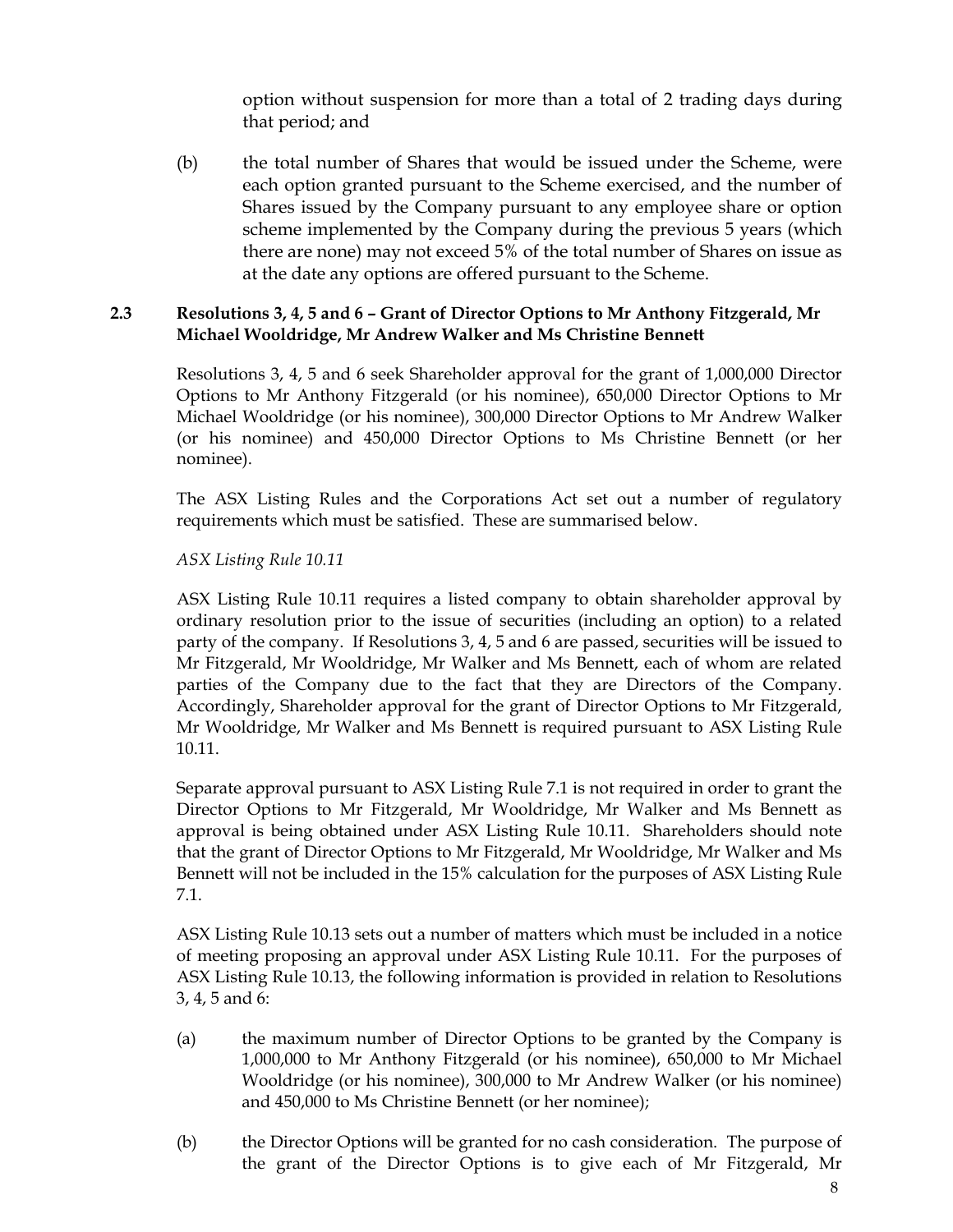Wooldridge, Mr Walker and Ms Bennett an incentive to provide dedicated and ongoing commitment to the Company. A valuation of the Director Options is set out below;

- (c) the Director Options will be granted not later than one month after the date of this General Meeting (or such later date as permitted by any ASX waiver or modification of the ASX Listing Rules) and it is anticipated that the grant will occur on one date;
- (d) the Director Options will be granted on the terms and conditions set out in Section [2.4 o](#page-13-0)f this Explanatory Statement; and
- (e) there will be no funds raised from the grant of the Director Options to Mr Fitzgerald, Mr Wooldridge, Mr Walker and Ms Bennett.

# *Section 208 of the Corporations Act*

Under Chapter 2E of the Corporations Act, a public company cannot give a "financial benefit" to a "related party" unless one of the exceptions to the section apply or shareholders have in general meeting approved the giving of that financial benefit to the related party.

Mr Fitzgerald, Mr Wooldridge, Mr Walker and Ms Bennett are related parties of the Company as they are Directors of the Company. The grant of Director Options to Mr Fitzgerald, Mr Wooldridge, Mr Walker and Ms Bennett constitutes a "financial benefit" as defined in the Corporations Act. Accordingly, the proposed grant of Director Options to Mr Fitzgerald, Mr Wooldridge, Mr Walker and Ms Bennett will constitute the provision of a financial benefit to a related party of the Company.

It is the view of the Directors that the exceptions under the Corporations Act to the provision of financial benefits to related parties may not apply. Accordingly, the Directors have determined to seek Shareholder approval under Section 208 of the Corporations Act to permit the grant of Director Options to Mr Fitzgerald, Mr Wooldridge, Mr Walker and Ms Bennett.

#### *Sections 217 to 227 of the Corporations Act*

Pursuant to Sections 217 to 227 of the Corporations Act, the Company provides the following information to Shareholders in respect of the proposed financial benefit to be given to Mr Fitzgerald, Mr Wooldridge, Mr Walker and Ms Bennett:

- (a) the related parties to whom the financial benefit will be given are Mr Fitzgerald, Mr Michael Wooldridge, Mr Andrew Walker and Ms Christine Bennett;
- (b) the maximum number of Director Options (being the nature of the financial benefit to be provided) to be granted is 1,000,000 to Mr Fitzgerald (or his nominee), 650,000 to Mr Wooldridge (or his nominee), 300,000 to Mr Walker (or his nominee) and 450,000 to Ms Bennett (or her nominee). The Director Options will be granted on the terms and conditions set out in Section [2.4](#page-13-0) of this Explanatory Statement;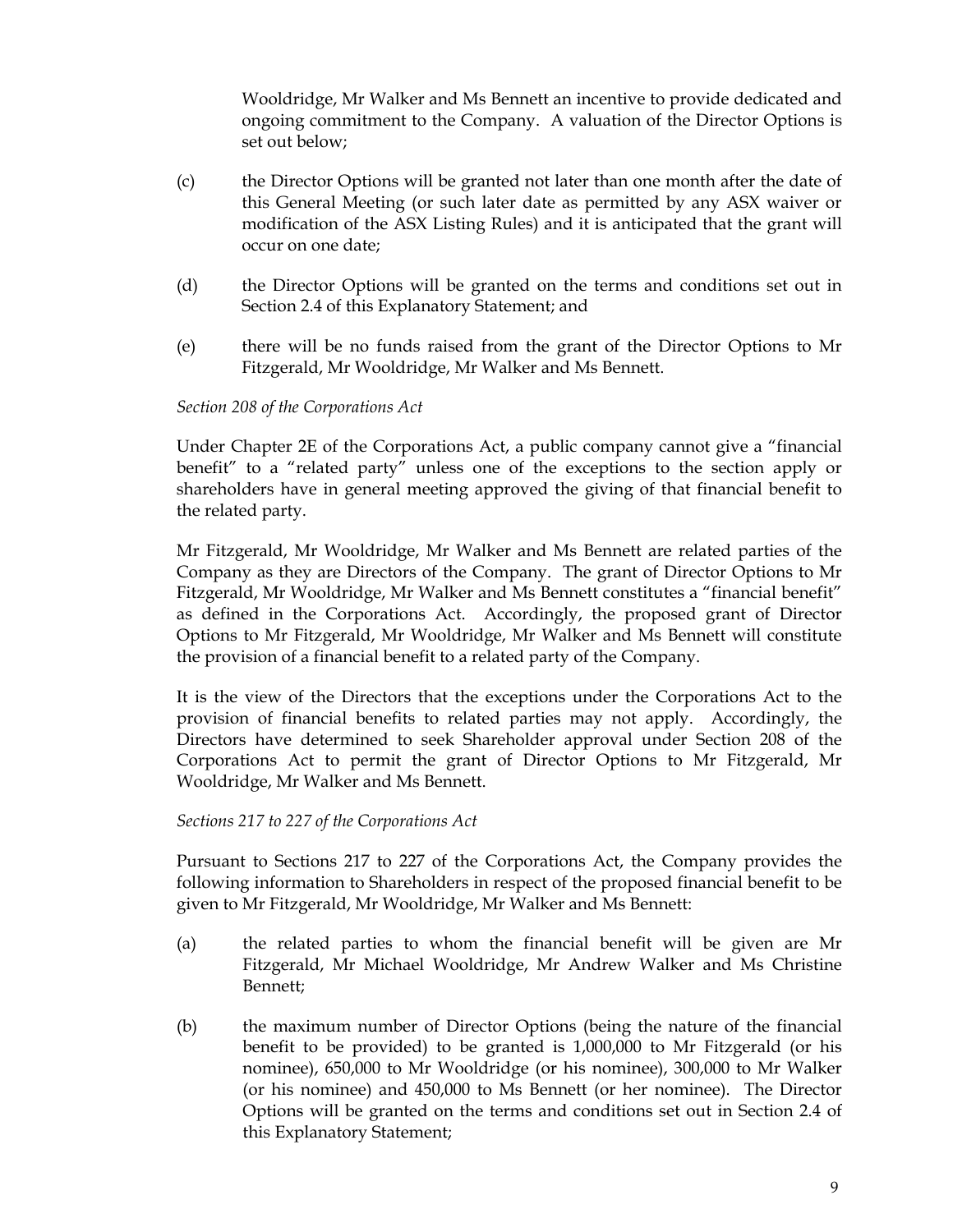- (c) each of the Directors (other than Mr Fitzgerald in respect of Resolution 3, Mr Wooldridge in respect of Resolution 4, Mr Walker in respect of Resolution 5 and Ms Bennett in respect of Resolution 6) consider that the proposed grant of Director Options pursuant to Resolutions 3, 4, 5, and 6 is in the best interests of the Company as the Director Options will be granted as an incentive to Mr Fitzgerald, Mr Wooldridge, Mr Walker and Ms Bennett to provide dedicated and ongoing commitment to the Company. Each of the Directors (other than Mr Fitzgerald in respect of Resolution 3, Mr Wooldridge in respect of Resolution 4, Mr Walker in respect of Resolution 5 and Ms Bennett in respect of Resolution 6) recommends that Shareholders vote in favour of each of Resolutions 3, 4, 5, and 6;
- (d) Mr Fitzgerald, Mr Wooldridge, Mr Walker and Ms Bennett decline to make a recommendation about Resolution 3, Resolution 4, Resolution 5 and Resolution 6 respectively as each has a material personal interest in the outcome of the specified Resolution;
- (e) assuming that Resolutions 3, 4, 5 and 6 are approved and implemented, Mr Fitzgerald, Mr Wooldridge, Mr Walker and Ms Bennett will hold an interest in the following securities of the Company:

| <b>Director</b>          | No. of Shares                                                                                      | <b>No. of Director Options</b>                                                                                                                                                                            |
|--------------------------|----------------------------------------------------------------------------------------------------|-----------------------------------------------------------------------------------------------------------------------------------------------------------------------------------------------------------|
| Anthony Fitzgerald       | 383,333 Ordinary Shares<br>20,619 Class D shares<br>20,619 Class E shares<br>20,619 Class F shares | 1,000,000 issued under<br>incentive option scheme<br>55,000 options expiring<br>15/1/07<br>17,182 Class D options<br>17,182 Class E options<br>17,182 Class F options<br>51,546 IVBH incentive<br>options |
| Michael Wooldridge       | 200,000 Ordinary Shares<br>12,371 Class D shares<br>12,371 Class E Shares<br>12,371 Class F shares | 650,000 issued under<br>incentive option scheme<br>200,000 options expiring<br>15/1/07<br>10,309 Class D options<br>10,309 Class E options<br>10,309 Class F options                                      |
| <b>Andrew Walker</b>     | Nil                                                                                                | 300,000 issued under<br>incentive option scheme                                                                                                                                                           |
| <b>Christine Bennett</b> | Nil                                                                                                | 450,000 issued under<br>incentive option scheme                                                                                                                                                           |

(f) if Shareholders approve the grant of Director Options to Mr Fitzgerald, Mr Wooldridge, Mr Walker and Ms Bennett, and all of the Director Options are exercised, the effect will be to dilute the shareholding of existing Shareholders by approximately 4.15% based on 57,813,736 Shares on issue and assuming no other options in the Company are exercised.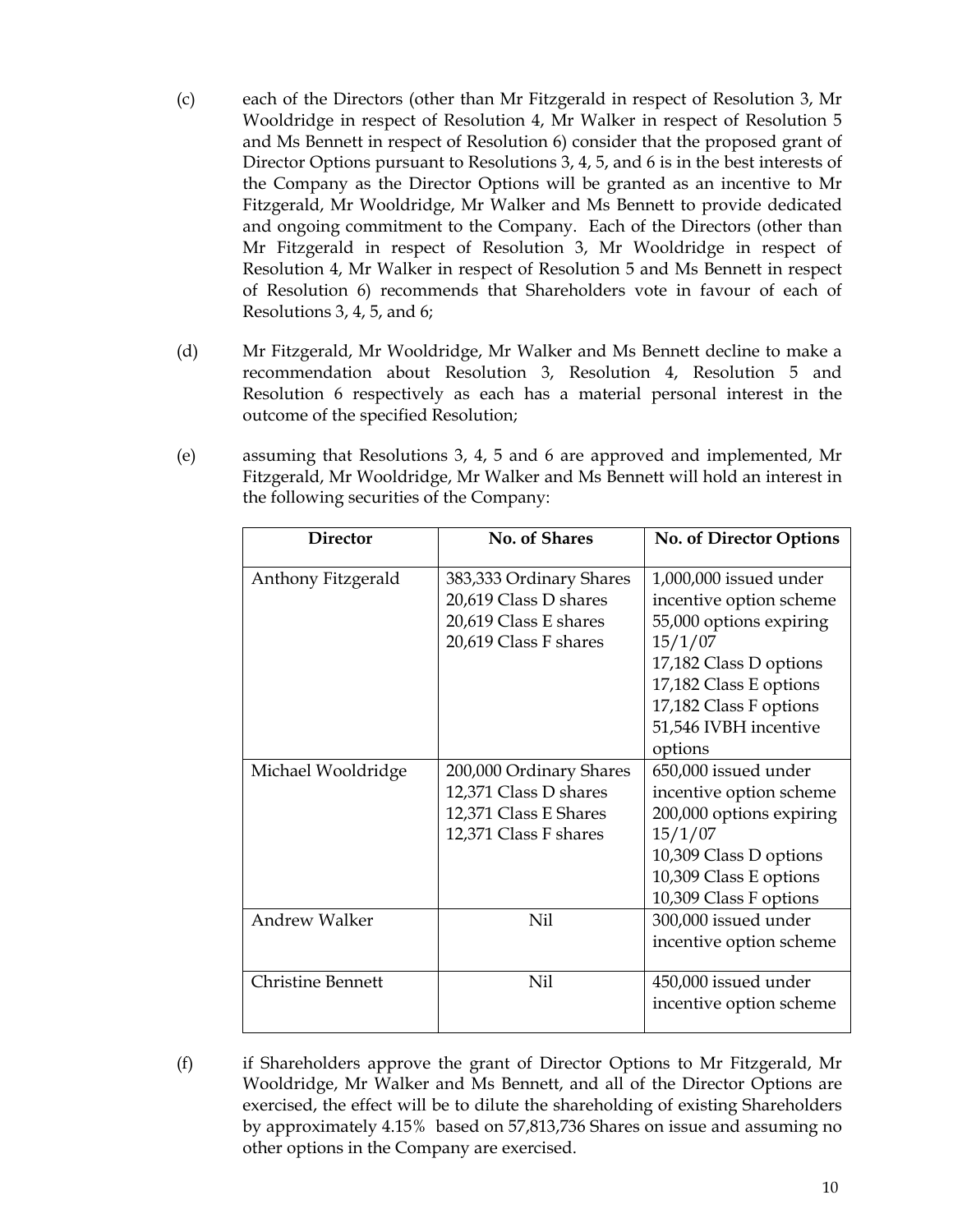The market price for Shares during the term of the Director Options would normally determine whether or not Mr Fitzgerald, Mr Wooldridge, Mr Walker and Ms Bennett exercise the Director Options. If, at the time any of the Director Options are exercised, the Shares are trading on ASX at a price that is higher than the exercise price of the Director Options, there may be a perceived cost to the Company. In the 3 months before the date of this Notice, the highest, lowest and last trading price of Shares on ASX are as set out below:

|         | Date            | Price        |
|---------|-----------------|--------------|
| Highest | 15 January 2004 | 29 cents     |
| Lowest  | 17 March 2004   | $15.5$ cents |
| Last    | 25 March 2004   | 19.5 cents   |

(g) the ASIC in reviewing documents lodged under Section 218 of the Corporations Act relating to the giving of financial benefits to related parties of public companies requires explanatory information regarding the value of the options proposed to be granted. The value of the Director Options has been calculated internally by the Company using the Black & Scholes pricing model and is set out below.

#### *Valuation of Director Options*

The Director Options have been valued using the Black & Scholes pricing model and based upon the following assumptions:

- (a) the Director Options have a 5 year life from their date of issue and are all exercisable at 30 cents per Share other than the Director Options to be granted to Mr Fitzgerald which have an exercise price of 40 cents per Share;
- (b) a price per Share of 19.5 cents;
- (c) a common volatility factor of 14.64%;
- (d) an interest rate of 5.565%;
- (e) the valuations ascribed to the various Director Options may not necessarily represent the market price of the Director Options at the date of the valuation; and
- (f) the valuation date for the Director Options is 25 March 2004.

Based on the above, the Director Options have been valued at 1.6 cents each for the Director Options to be granted to Mr Wooldridge, Mr Walker and Ms Bennett and 0.4 cents each for the Director Options to be granted to Mr Fitzgerald.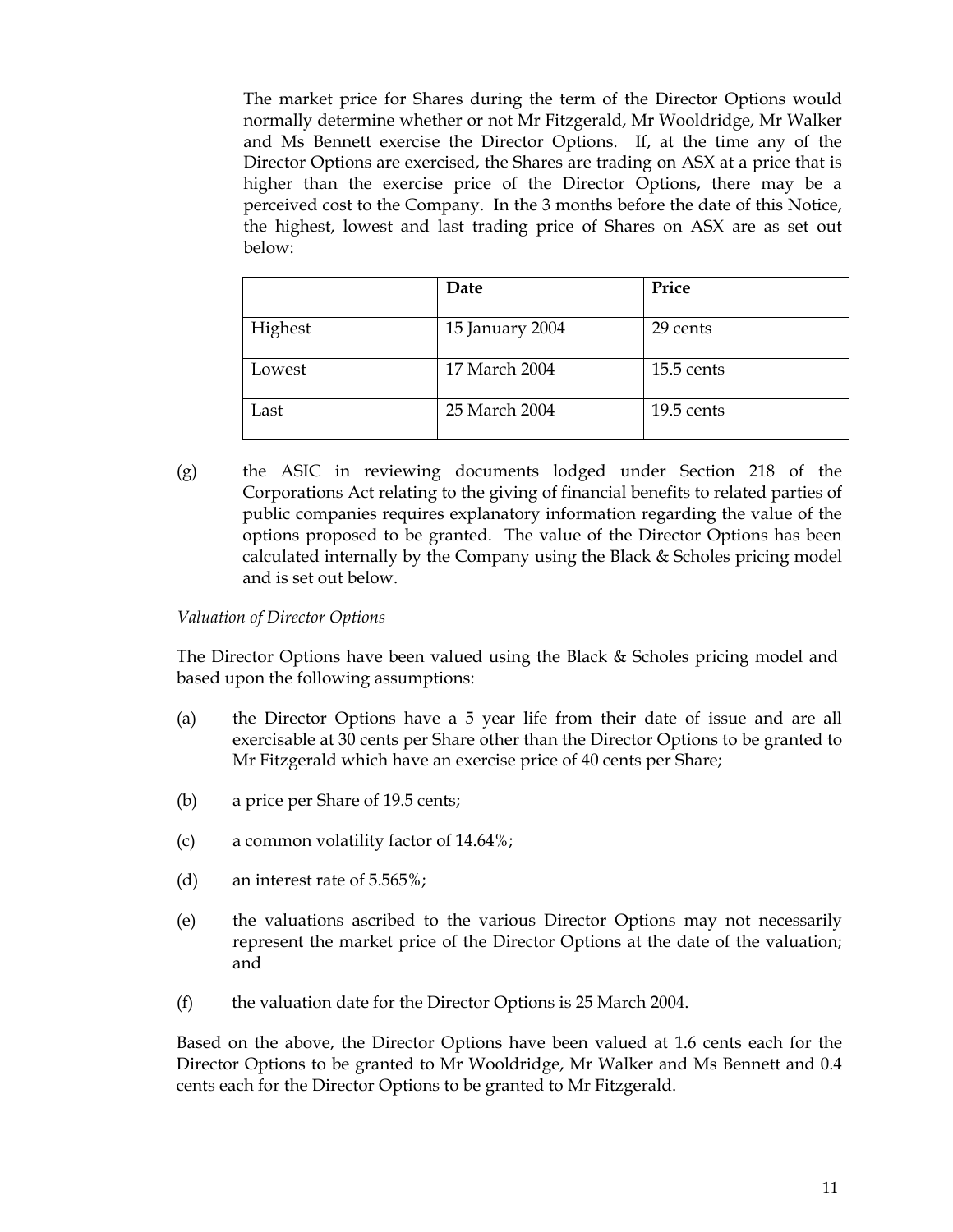## **2.4 Terms and Conditions of Director Options**

- <span id="page-13-0"></span>(a) Each Director Option entitles the holder, when exercised, to one (1) fully paid ordinary share in the Company (**Share**).
- (b) The Director Options are exercisable at any time on or prior to 5.00pm (Western Standard Time) on the date which is five (5) years from the date of issue of the Director Options (**Expiry Date**) by completing an option exercise form and delivering it together with the payment for the number of Shares in respect of which the Director Options are exercised to the registered office of the Company.
- (c) The Director Option exercise price is \$0.30 per Director Option for Mr Wooldridge, Mr Walker and Ms Bennett and \$0.40 per Director Option for Mr Fitzgerald.
- (d) A Director Option does not confer the right to a change in exercise price or a change in the number of underlying securities over which the Director Option can be exercised.
- (e) Subject to the Corporations Act, the Australian Stock Exchange Limited (**ASX**) Listing Rules and the Company's Constitution, the Director Options are freely transferable.
- (f) All Shares issued upon exercise of the Director Options will rank pari passu in all respects with the Company's then issued Shares. The Company will apply for official quotation by ASX of all Shares issued upon exercise of the Director Options.
- (g) There are no participating rights or entitlements inherent in the Director Options and holders will not be entitled to participate in new issues of capital offered to the Company's shareholders during the currency of the Director Options. However, the Company will ensure that for the purposes of determining entitlements to any such issue, the record date will be at least 7 business days after the issue is announced. This will give option holders the opportunity to exercise their Director Options prior to the date for determining entitlements to participate in any such issue.
- (h) If at any time the issued capital of the Company is reorganised, the rights of an option holder are to be changed to the extent necessary to comply with the ASX Listing Rules applying to a reorganisation of capital at the time of the reorganisation.

# **3. ENQUIRIES**

Shareholders are invited to contact the Company Secretary on (08) 9389 5933 if they have any queries in respect of the matters set out in this Memorandum.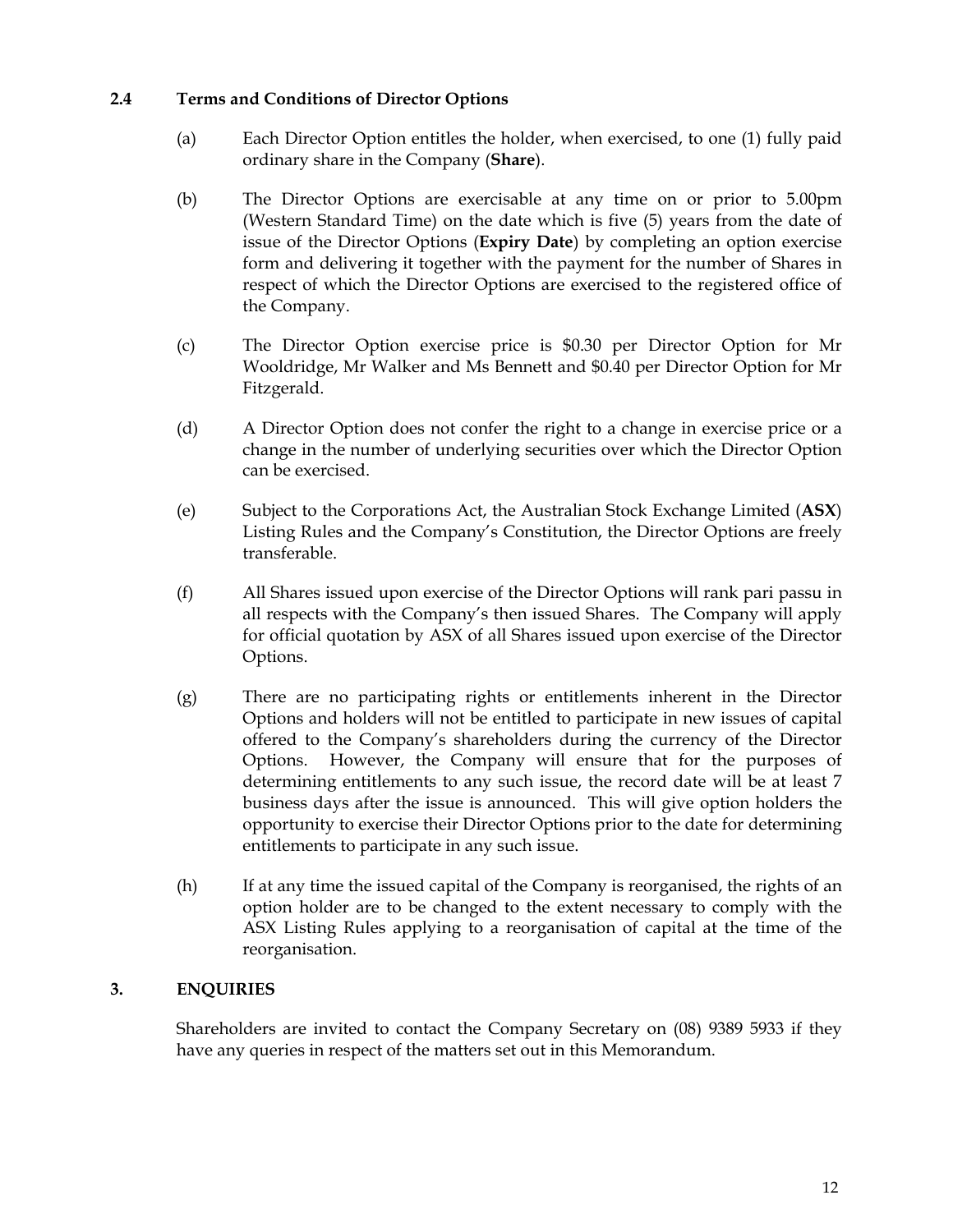### **GLOSSARY**

**ASIC** means Australian Securities and Investments Commission.

**ASX** means Australian Stock Exchange Limited.

**ASX Listing Rules** or **Listing Rules** means the Listing Rules of ASX.

**Board** means the board of directors of the Company.

**Company** and **Resonance** means Resonance Health Ltd (ABN 96 006 762 492).

**Constitution** means the Company's constitution.

**Corporations Act** means the Corporations Act 2001 (Cth).

**Director Option** means an option to acquire one (1) Share on the terms and conditions set out in Section [2.4 o](#page-13-0)f this Explanatory Statement.

**Directors** means the current directors of the Company.

**Explanatory Statement** means the explanatory statement to the Memorandum.

**General Meeting** means the meeting convened by the Notice.

**Memorandum** means this information memorandum.

**Notice** means the notice of meeting which forms part of this Memorandum.

**Official List** means the official list of ASX.

**Resolutions** means the resolutions set out in the Notice, or any one of them, as the context requires.

**Share** means a fully paid ordinary share in the capital of the Company.

**Shareholder** means a holder of Shares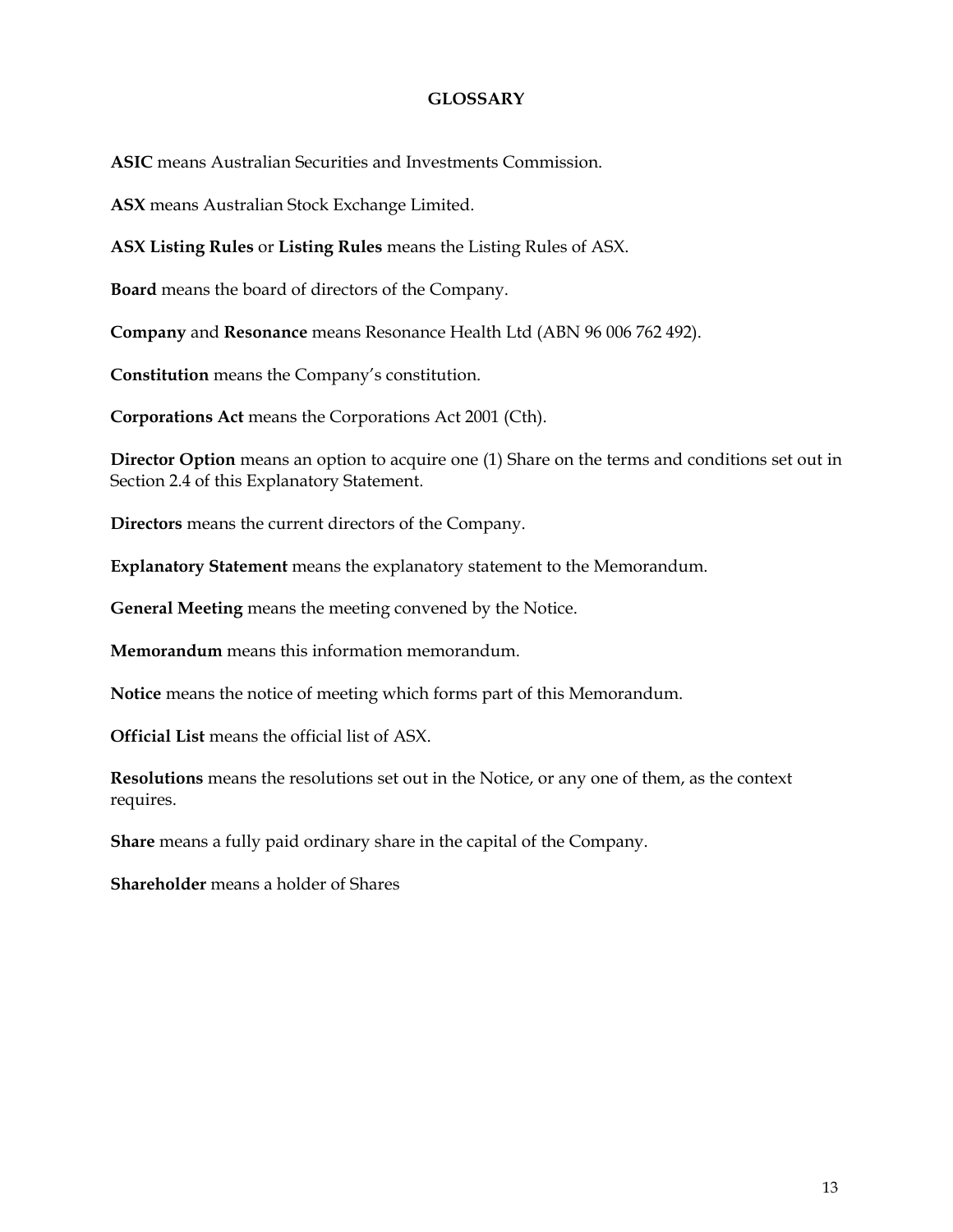#### **PROXY FORM**

#### **APPOINTMENT OF PROXY RESONANCE HEALTH LTD ABN 96 006 762 492**

**GENERAL MEETING** 

I/We

Appoint

being a Member of Resonance Health Ltd entitled to attend and vote at the Meeting, hereby

#### Name of proxy

or failing the person so named or, if no person is named, the Chairman of the Meeting or the Chairman's nominee, to vote in accordance with the following directions or, if no directions have been given, as the proxy sees fit at the General Meeting to be held at Melbourne University Private Building, Level 2 Boardroom, 161 Barry Street, Carlton South, Victoria, 10am (EST) on Thursday, 13th May 2004 and at any adjournment thereof.

#### **Voting on Business of the General Meeting**

|           |                                                                 | <b>FOR</b> | <b>AGAINST</b> | <b>ABSTAIN</b> |
|-----------|-----------------------------------------------------------------|------------|----------------|----------------|
|           | Resolution 1 Modification of Constitution                       |            |                |                |
|           | Resolution 2 Grant of Options under Incentive Option Scheme     |            |                |                |
|           | Resolution 3 Grant of Director Options to Mr Anthony Fitzgerald |            |                |                |
|           | Resolution 4 Grant of Director Options to Mr Michael Wooldridge |            |                |                |
|           | Resolution 5 Grant of Director Options to Mr Andrew Walker      |            |                |                |
|           | Resolution 6 Grant of Director Options to Ms Christine Bennett  |            |                |                |
| <b>OR</b> |                                                                 |            |                |                |
|           |                                                                 |            |                |                |

If you do **not** wish to direct your proxy how to vote, please place a mark in this box

By marking this box, you acknowledge that the Chairman may exercise your proxy even if he has an interest in the outcome of the resolution and votes cast by him other than as proxy holder will be disregarded because of the interest. The Chairman intends to vote in favour of all of the resolutions.

#### **YOU MUST EITHER MARK THE BOXES DIRECTING YOUR PROXY HOW TO VOTE OR MARK THE BOX INDICATING THAT YOU DO NOT WISH TO DIRECT YOUR PROXY HOW TO VOTE, OTHERWISE THIS APPOINTMENT OF PROXY FORM WILL BE DISREGARDED.**

If you mark the abstain box for a particular item, you are directing your proxy not to vote on that item on a show of hands or on a poll and that your shares are not to be counted in computing the required majority on a poll.

% If two proxies are being appointed, the proportion of voting rights this proxy represents is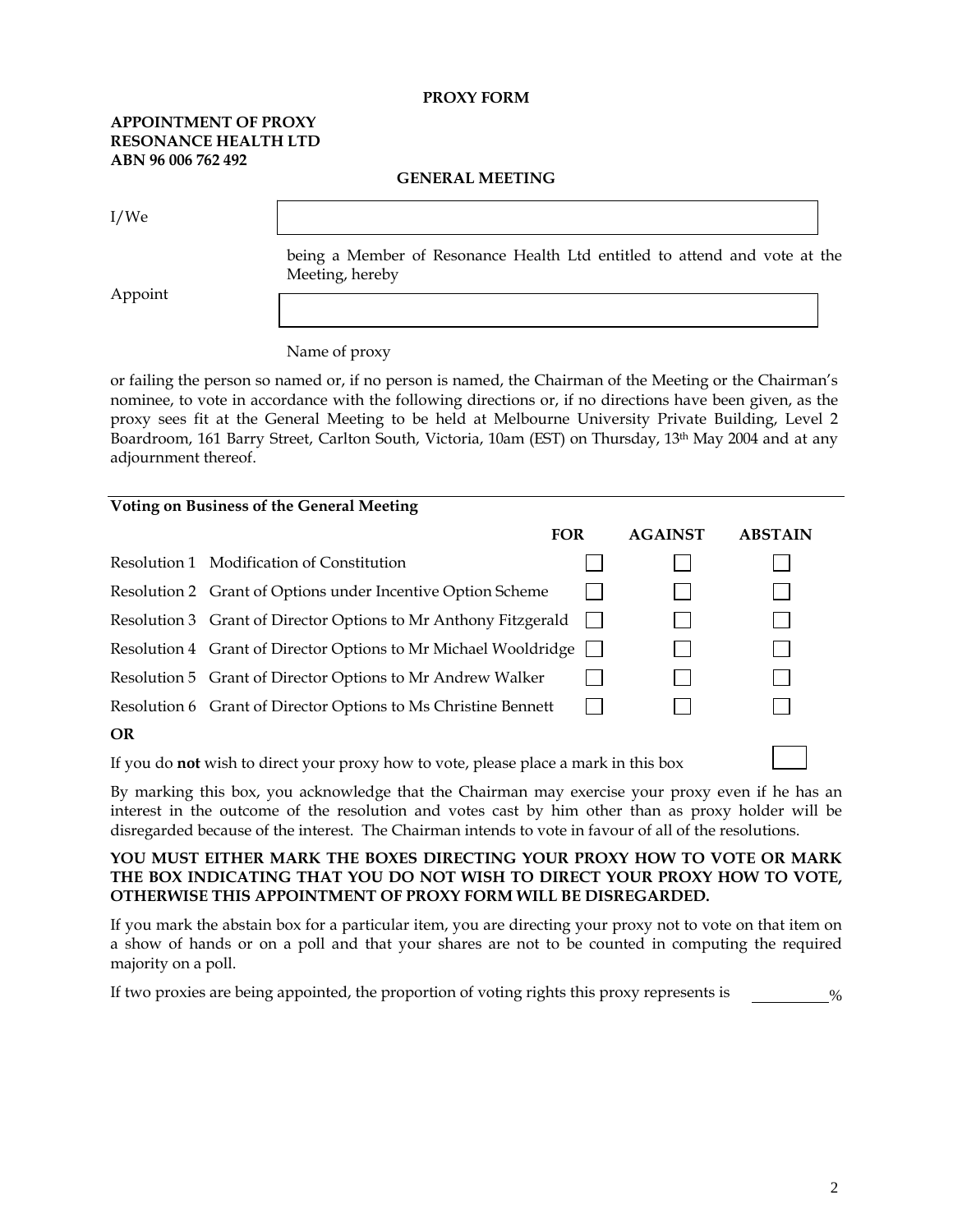# Signed this day of 2004

# **By:**

Signature Director

# **Individuals and joint holders Companies (affix common seal if appropriate)**

Signature Director/Company Secretary

Signature Signature Signature Signature Sole Director and Sole Company Secretary